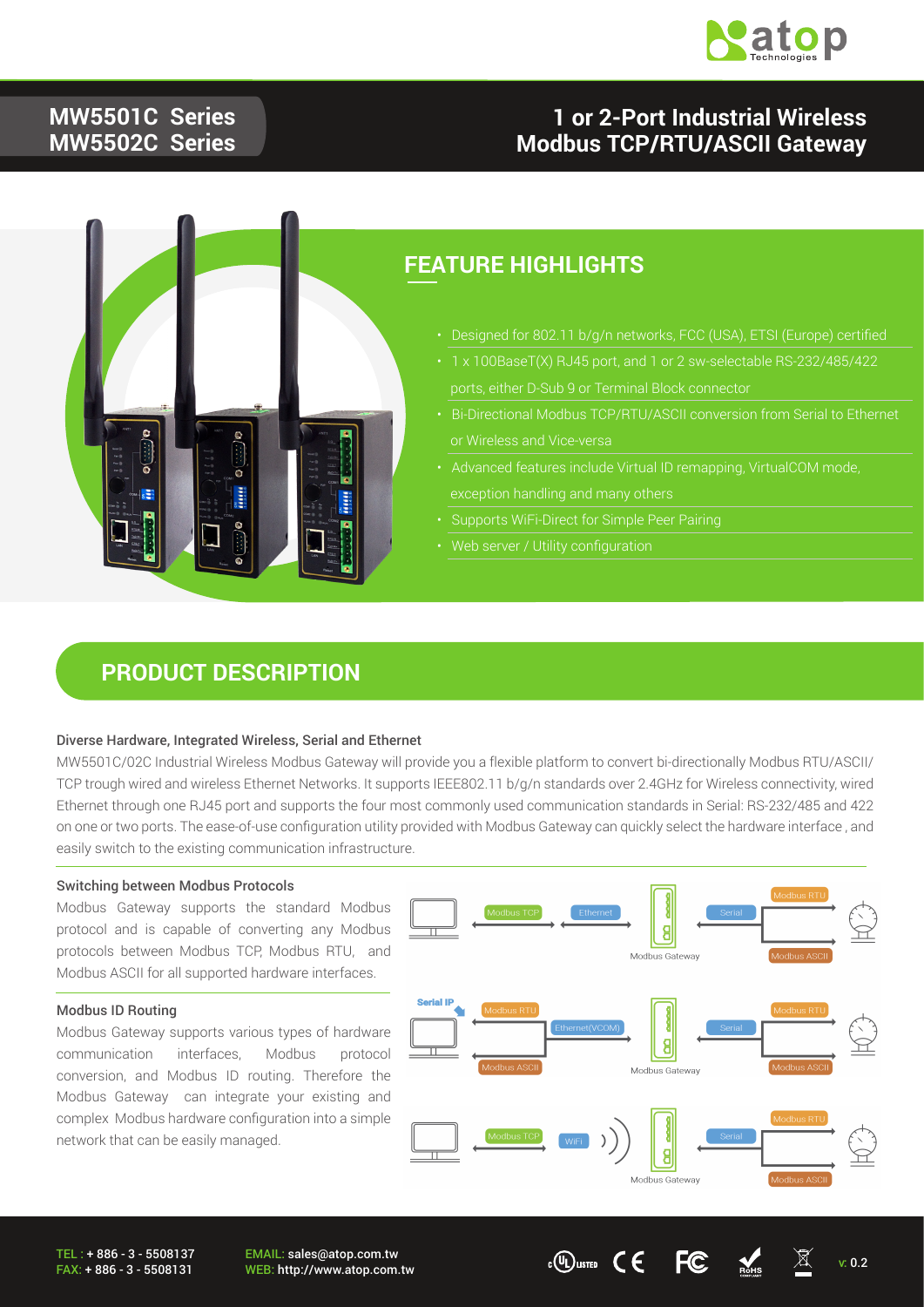

 $\frac{1}{2}$  (U) LISTED C C FC ROMS  $\overline{\mathbb{X}}$  v: 0.2

### **SPECIFICATIONS**

| <b>Technical Specifications</b>                                          |                                                                                                                                                                                                                                   |
|--------------------------------------------------------------------------|-----------------------------------------------------------------------------------------------------------------------------------------------------------------------------------------------------------------------------------|
| Model Name                                                               | MW5501C<br>MW5502C                                                                                                                                                                                                                |
| <b>Network interface</b>                                                 |                                                                                                                                                                                                                                   |
| Wired                                                                    | IEEE 802.3 10BaseT<br>IEEE 802.3u 100BaseT(X)                                                                                                                                                                                     |
| Connector ports                                                          | RJ45 x 1                                                                                                                                                                                                                          |
| <b>Wireless interface</b>                                                |                                                                                                                                                                                                                                   |
| Wireless Standard Conformance                                            | IEEE 802.11b (1, 2, 5.5 and 11 Mbps)<br>IEEE 802.11g (6, 9, 12, 18, 24, 36, 48 and 54 Mbps)<br>IEEE 802.11n:<br>(20 MHz: 1Nss: 65Mbps @ 800Gl, 72.2Mbps @ 400Gl (Max.))<br>(40MHz: 1Nss: 135Mbps @ 800Gl, 150Mbps @ 400Gl (Max.)) |
| Wireless Module                                                          | Atheros AR9382                                                                                                                                                                                                                    |
| Tx/Rx                                                                    | 1T1R MIMO (1 x 1 with MCS 0-7)                                                                                                                                                                                                    |
| Antenna                                                                  | 3/5 dBi antenna design, SMA(R) Female connector                                                                                                                                                                                   |
| <b>Operating Frequency</b>                                               | $2.4$ GHz                                                                                                                                                                                                                         |
| United States (FCC)<br>Europe (ETSI)                                     | 2412-2462(20Mhz)/ 2422-2452(40MHz)<br>2412-2472(20Mhz)/ 2422-2462(40MHz)                                                                                                                                                          |
| <b>Serial Interface</b>                                                  |                                                                                                                                                                                                                                   |
| Connector                                                                | D-Sub9 RS-232/422/485 software selectable (DB models)<br>5.08mm 5-Pin Terminal block RS-232/422/485 sw selectable (TB models)                                                                                                     |
| Ports                                                                    | 1 (MW5501C)<br>2 (MW5502C)                                                                                                                                                                                                        |
| <b>Baud Rate</b>                                                         | $110 \sim 921,600$ bps software selectable                                                                                                                                                                                        |
| Parity                                                                   | None, Odd, Even, Mark, Space                                                                                                                                                                                                      |
| Data Bits                                                                | 5, 6, 7, 8 software selectable                                                                                                                                                                                                    |
| Stop Bits                                                                | 1, 2 software selectable                                                                                                                                                                                                          |
| Flow Control                                                             | None, Xon/Xoff, RTS/CTS                                                                                                                                                                                                           |
| <b>Power</b>                                                             |                                                                                                                                                                                                                                   |
| Input Voltage                                                            | $9 \sim 48$ VDC                                                                                                                                                                                                                   |
| Input Current (@ 9VDC)                                                   | 0.65A                                                                                                                                                                                                                             |
| Power Consumption                                                        | Approximately 5.85 W (Max)                                                                                                                                                                                                        |
| Connector                                                                | 3-Pin 5.08mm Lockable Terminal Block                                                                                                                                                                                              |
| <b>Reverse Polarity Protection</b>                                       | Yes                                                                                                                                                                                                                               |
| <b>Physical Characteristics</b>                                          |                                                                                                                                                                                                                                   |
| Housing<br>Dimension ( $W \times H \times D$ )<br>Weight<br>Installation | IP30 SPCC housing<br>47 x 110 x 90 mm<br>500 g<br>DIN-Rail, Wall mount (optional kit)                                                                                                                                             |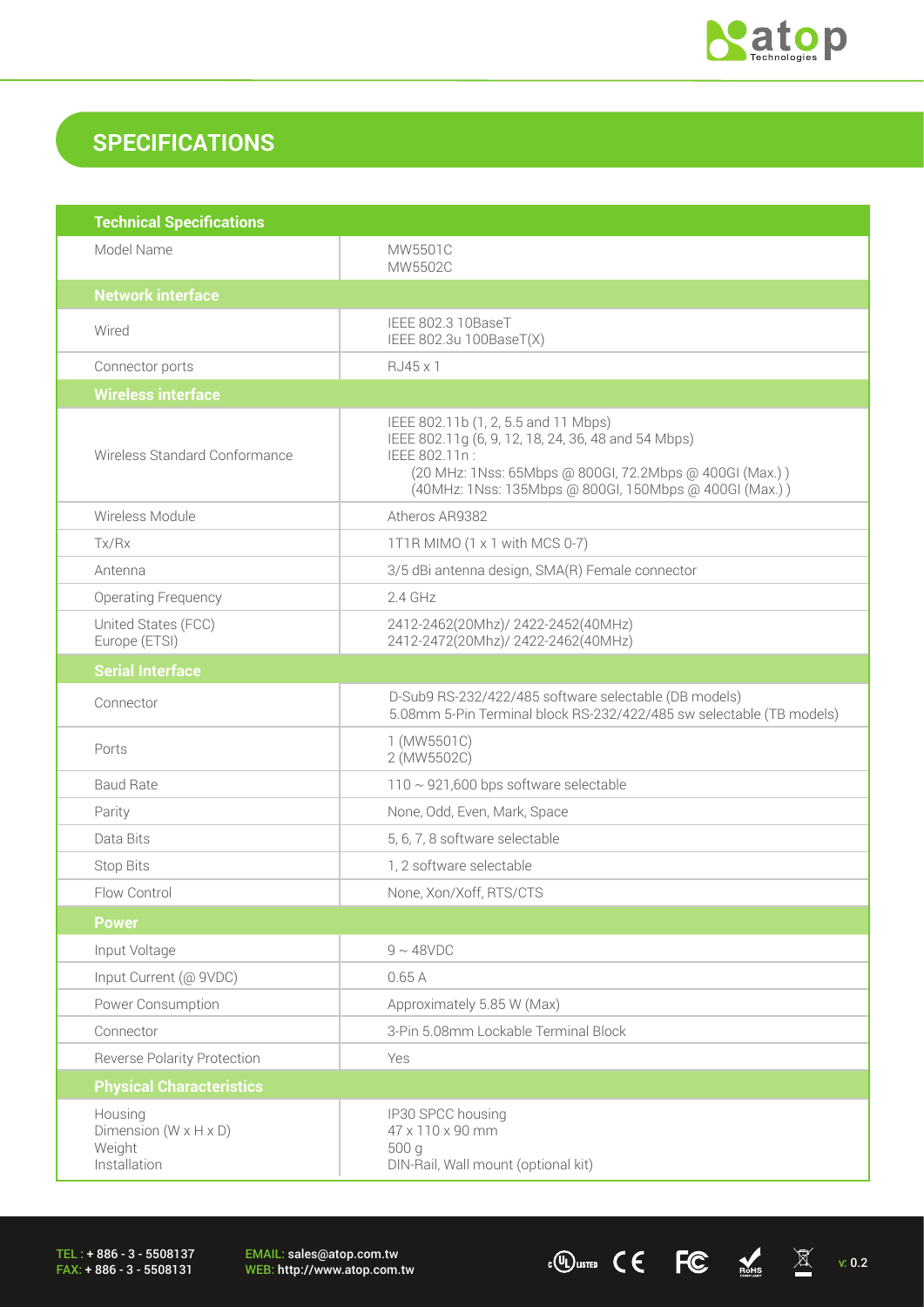

| <b>Reset Button</b>          | Yes                                                                       |  |  |
|------------------------------|---------------------------------------------------------------------------|--|--|
| Wifi-Direct Button           | Yes                                                                       |  |  |
| <b>Environmental Limits</b>  |                                                                           |  |  |
| <b>Operating Temperature</b> | $-10^{\circ}$ C~60°C (14°F~140°F)                                         |  |  |
| Storage Temperature          | $-40^{\circ}$ C $\sim$ 85°C (-40°F $\sim$ 185°F)                          |  |  |
| Ambient Relative Humidity    | 5%~95%, 55°C (Non-condensing)                                             |  |  |
| <b>Sofware</b>               |                                                                           |  |  |
| Protocols                    | IPv4, ICMP, TCP, UDP, DHCP Client, SNMPv1, v2c, v3, SMTP, HTTP, DNS, NTP, |  |  |
|                              | RADIUS, RFC2217, WPS, SysLog, Modbus TCP, Modbus RTU, Modbus ASCII        |  |  |
| Wireless Security            | WEP, WPA, WPA2, TKIP, AES, 802.1x                                         |  |  |
| Configuration                | Atop Management Utility, Web UI                                           |  |  |
| VirtualCOM                   | Windows/Linux redirection software                                        |  |  |
| <b>Modbus Specifications</b> |                                                                           |  |  |
|                              | Maximum 16 Modbus TCP client connections                                  |  |  |
| <b>TCP Client</b>            | Modbus RTU/ASCII via VirtualCOM                                           |  |  |
| <b>TCP Server</b>            | Maximum 64 Modbus TCP connections;                                        |  |  |
|                              | Modbus BTU/ASCII via VirtualCOM or reverse Telnet                         |  |  |
| COM                          | Maximum 16 devices per COM port.                                          |  |  |
| <b>Wireless Output Power</b> |                                                                           |  |  |
| IEEE 802.11b                 | $+14$ d $Bm$                                                              |  |  |
|                              | +17dBm @ 6, 9, 12,18,24Mbps / +17dBm @ 36Mbps /                           |  |  |
| IEEE 802.11g                 | +16dBm @ 48Mbps / +16dBm @ 54Mbps                                         |  |  |
|                              | +16dBm @ MCS 0<br>+16dBm @ MCS 4 +16dBm @ MCS 1                           |  |  |
| IEEE 802.11n (2.4GHz / HT20) | +16dBm @ MCS 2 +16dBm @ MCS 6<br>+16dBm @ MCS 5                           |  |  |
|                              | +16dBm @ MCS 3<br>+15dBm @ MCS 7                                          |  |  |
|                              | +15dBm @ MCS 0<br>+15dBm @ MCS 4 +15dBm @ MCS 1                           |  |  |
| IEEE 802.11n (2.4GHz / HT40) | +15dBm @ MCS 5<br>+15dBm @ MCS 2 +15dBm @ MCS 6                           |  |  |
|                              | +15dBm @ MCS 3<br>+14dBm @ MCS 7                                          |  |  |
| Receiver Sensitivity         |                                                                           |  |  |

|                      | <b>HEPEREI OCHORNICA</b>                         |                                                                      |                            |                                      |                                                                    |
|----------------------|--------------------------------------------------|----------------------------------------------------------------------|----------------------------|--------------------------------------|--------------------------------------------------------------------|
| <b>Std</b>           | <b>Data Rate</b>                                 | IEEE Spec (1 Rx dBm)                                                 | <b>Std</b>                 | <b>Data Rate</b>                     | IEEE Spec (1Rx dBm)                                                |
| 802.11b              | 1M<br>5.5M<br>11M                                | not specified<br>not specified<br>not specified                      |                            | MCS0<br>MCS1<br>MCS2                 | $-79$<br>$-76$<br>$-74$                                            |
| 802.11g              | 6M<br>9M<br>12M<br>18M<br>24M                    | $-82$<br>$-81$<br>$-79$<br>$-77$<br>$-74$<br>$-70$<br>$-66$<br>$-65$ | 802.11n<br>(HT40)          | MCS3<br>MCS4<br>MCS5<br>MCS6<br>MCS7 | $-71$<br>$-67$<br>-63<br>$-62$<br>$-61$                            |
|                      | 36M<br>48M<br>54M                                |                                                                      |                            | MCS0<br>MCS1<br>MCS2                 | $-82/ -79$<br>$-79/ -76$<br>$-77/ -74$                             |
| 802.11n<br>(HT20)    | MCS0<br>MCS1<br>MCS <sub>2</sub><br>MCS3<br>MCS4 | $-82$<br>$-79$<br>$-77$<br>$-74$<br>$-70$                            | 802.11b/g/n<br>(HT20/HT40) | MCS3<br>MCS4<br>MCS5<br>MCS6<br>MCS7 | $-74/ -71$<br>$-70/ -67$<br>$-66/ -63$<br>$-65/ -62$<br>$-64/ -61$ |
| MCS5<br>MCS6<br>MCS7 | -66<br>$-65$<br>$-64$                            |                                                                      |                            |                                      |                                                                    |

 $\cdot$  (U) usted  $\bullet$  C  $\bullet$  FC  $\bullet$  Rots  $\quad$   $\overline{\mathbb{X}}$  v: 0.2

EMAIL: sales@atop.com.tw<br>WEB: http://www.atop.com.tw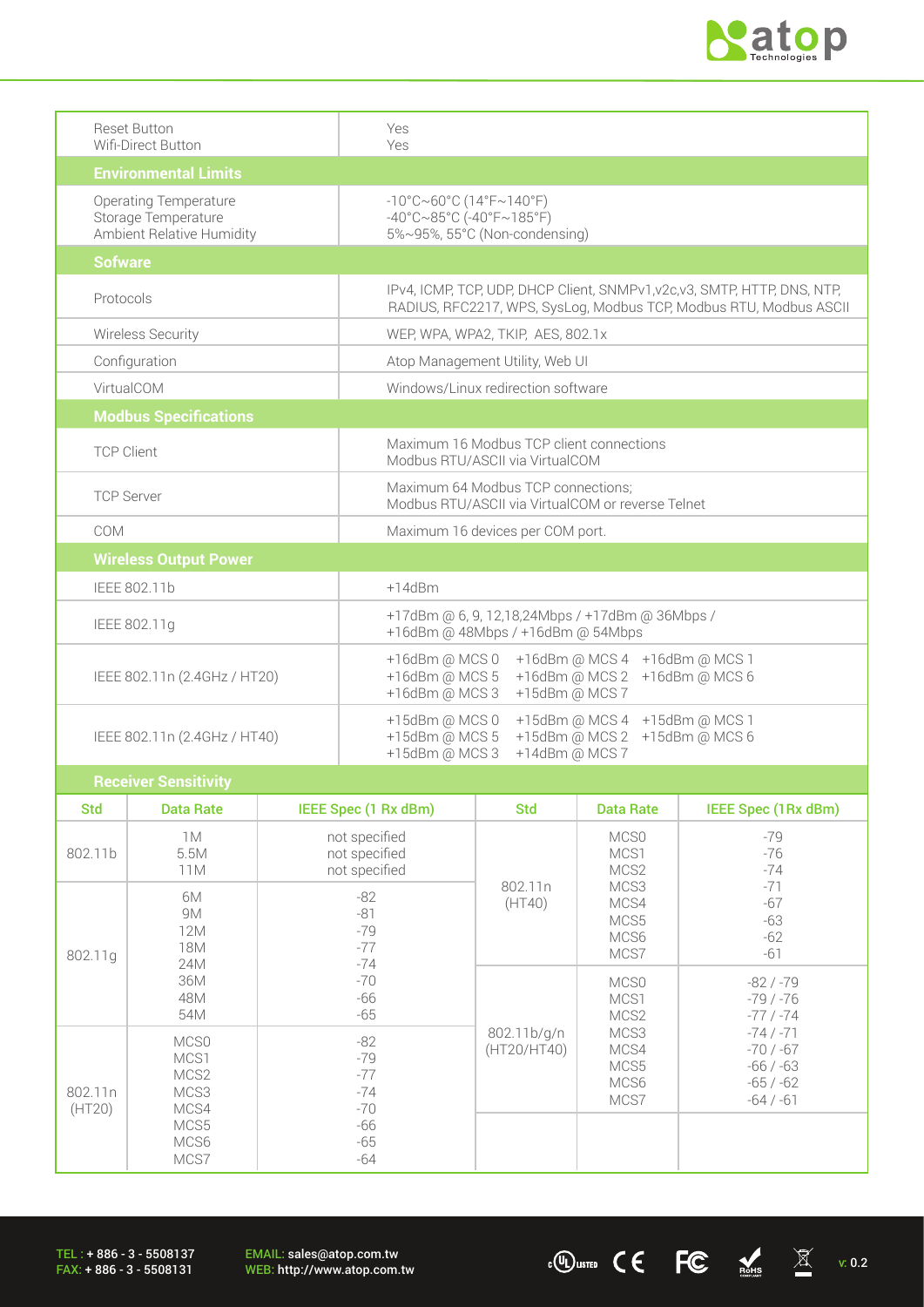

### **DIMENSIONS & LAYOUT**



## **REGULATORY APPROVALS**

| <b>Regulatory Approvals</b>           |                                                                                       |                                                      |                                                                                                |                            |
|---------------------------------------|---------------------------------------------------------------------------------------|------------------------------------------------------|------------------------------------------------------------------------------------------------|----------------------------|
| Safety                                | UL60950-1/CB, EN60950-1                                                               |                                                      |                                                                                                |                            |
| <b>EMC</b>                            | EN 301489-1 V1.9.2, EN301489-17 V2.2.2 (Class A), FCC 15B (Class A), EN55032, EN55024 |                                                      |                                                                                                |                            |
| Radio                                 | FCC 15C 15.247, FCC 15E 15.407, EN 301893 V1.7.1, EN 300328 V1.8.1                    |                                                      |                                                                                                |                            |
| <b>EMF</b>                            |                                                                                       | EN 62311: 2008, EN 50385: 2002                       |                                                                                                |                            |
| <b>Test</b>                           | <b>Value</b><br><b>Item</b>                                                           |                                                      |                                                                                                | <b>Level</b>               |
| IEC 61000-4-2                         | <b>ESD</b>                                                                            | Contact Discharge<br>Air Discharge                   | ±4kV<br>±8kV                                                                                   | 2<br>3                     |
| IEC 61000-4-3                         | <b>RS</b>                                                                             | Radiated (enclosure)                                 | 3 V/m                                                                                          | $\overline{2}$             |
| IEC 61000-4-4                         | FFT                                                                                   | <b>AC Power Port</b><br>DC Power Port<br>Signal Port | ±2.0kV<br>±0.5kV / ±1.0kV<br>±0.5kV                                                            | 3<br>1/2<br>$\overline{2}$ |
| IEC 61000-4-5                         | Surge                                                                                 | <b>AC Power Port</b><br>DC Power Port<br>Signal Port | L-to-L±1.0kV/L-to Earth±2.0kV<br>Line-to Earth±0.5kV / ±1.0kV<br>L-to-L±1.0KV/L-to Earth±1.0KV | 3<br>1/2<br>$\overline{2}$ |
| IEC 61000-4-6                         | C <sub>S</sub>                                                                        | Conducted (enclosure)                                | 3 V rms                                                                                        | $\overline{2}$             |
| IEC 61000-4-8                         | PFMF                                                                                  | Enclosure                                            | 3 A/m                                                                                          | $\overline{2}$             |
| IEC 61000-4-11                        | <b>DIP</b>                                                                            | Power Port                                           |                                                                                                |                            |
| Shock<br>Drop (Freefall)<br>Vibration | IEC 60068-2-27<br>IEC 60068-2-32<br>IEC 60068-2-64                                    |                                                      |                                                                                                |                            |